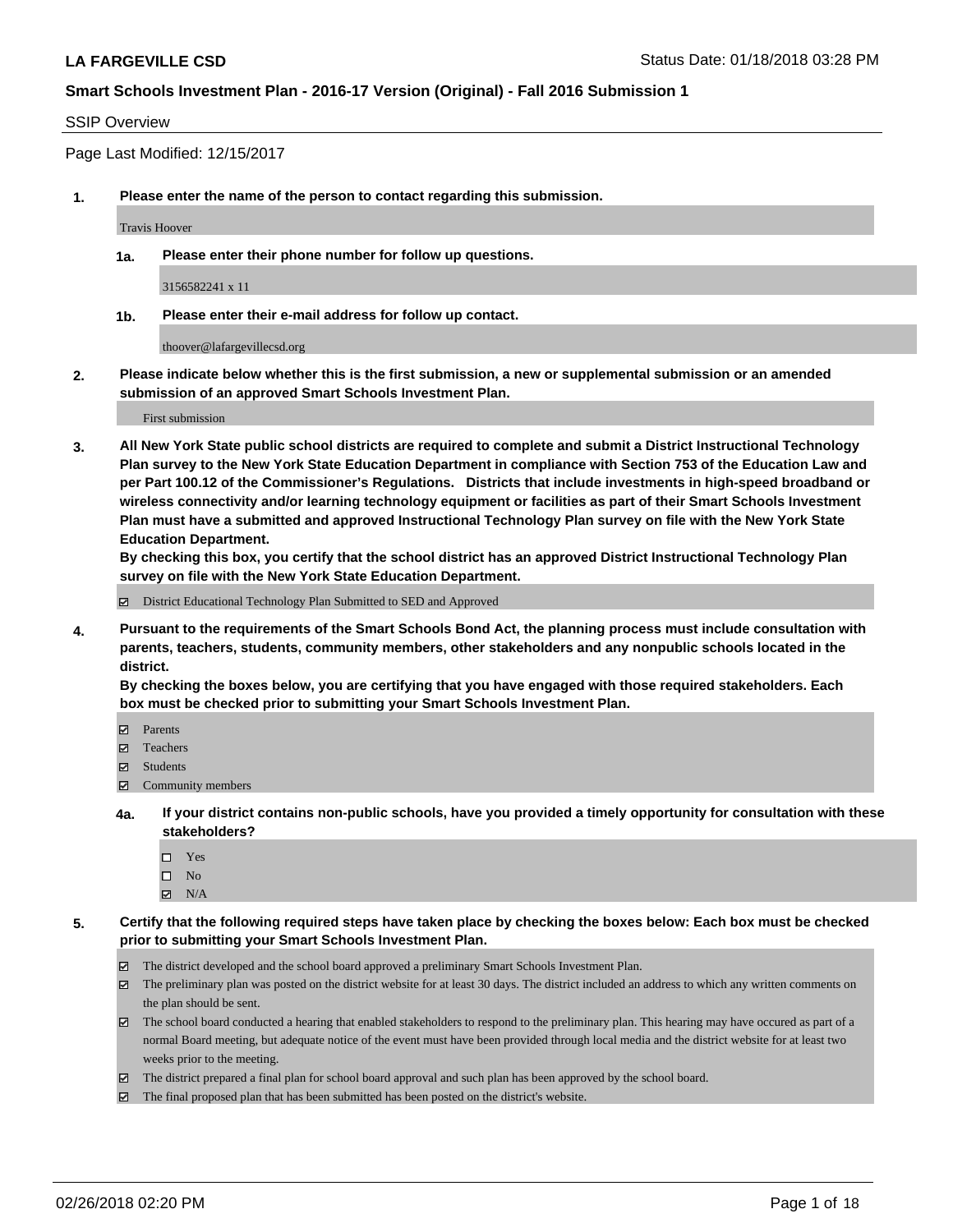#### SSIP Overview

Page Last Modified: 12/15/2017

**5a. Please upload the proposed Smart Schools Investment Plan (SSIP) that was posted on the district's website, along with any supporting materials. Note that this should be different than your recently submitted Educational Technology Survey. The Final SSIP, as approved by the School Board, should also be posted on the website and remain there during the course of the projects contained therein.**

Smart Schools Investment Plan.docx

**5b. Enter the webpage address where the final Smart Schools Investment Plan is posted. The Plan should remain posted for the life of the included projects.**

https://www.lafargevillecsd.org/Page/193

**6. Please enter an estimate of the total number of students and staff that will benefit from this Smart Schools Investment Plan based on the cumulative projects submitted to date.**

675

**7. An LEA/School District may partner with one or more other LEA/School Districts to form a consortium to pool Smart Schools Bond Act funds for a project that meets all other Smart School Bond Act requirements. Each school district participating in the consortium will need to file an approved Smart Schools Investment Plan for the project and submit a signed Memorandum of Understanding that sets forth the details of the consortium including the roles of each respective district.**

 $\Box$  The district plans to participate in a consortium to partner with other school district(s) to implement a Smart Schools project.

**8. Please enter the name and 6-digit SED Code for each LEA/School District participating in the Consortium.**

| <b>Partner LEA/District</b> | <b>ISED BEDS Code</b> |
|-----------------------------|-----------------------|
| (No Response)               | (No Response)         |

#### **9. Please upload a signed Memorandum of Understanding with all of the participating Consortium partners.**

(No Response)

**10. Your district's Smart Schools Bond Act Allocation is:**

\$481,441

**11.** Enter the budget sub-allocations by category that you are submitting for approval at this time. If you are not budgeting SSBA funds for a category, please enter 0 (zero.) If the value entered is \$0, you will not be required to complete that survey question.

|                                              | Sub-<br>Allocations |
|----------------------------------------------|---------------------|
| <b>School Connectivity</b>                   | 63,473              |
| <b>Connectivity Projects for Communities</b> | $\overline{0}$      |
| Classroom Technology                         | $\mathbf 0$         |
| Pre-Kindergarten Classrooms                  | $\Omega$            |
| Replace Transportable Classrooms             | $\Omega$            |
| <b>High-Tech Security Features</b>           | 417,968             |
| Totals:                                      | 481,441             |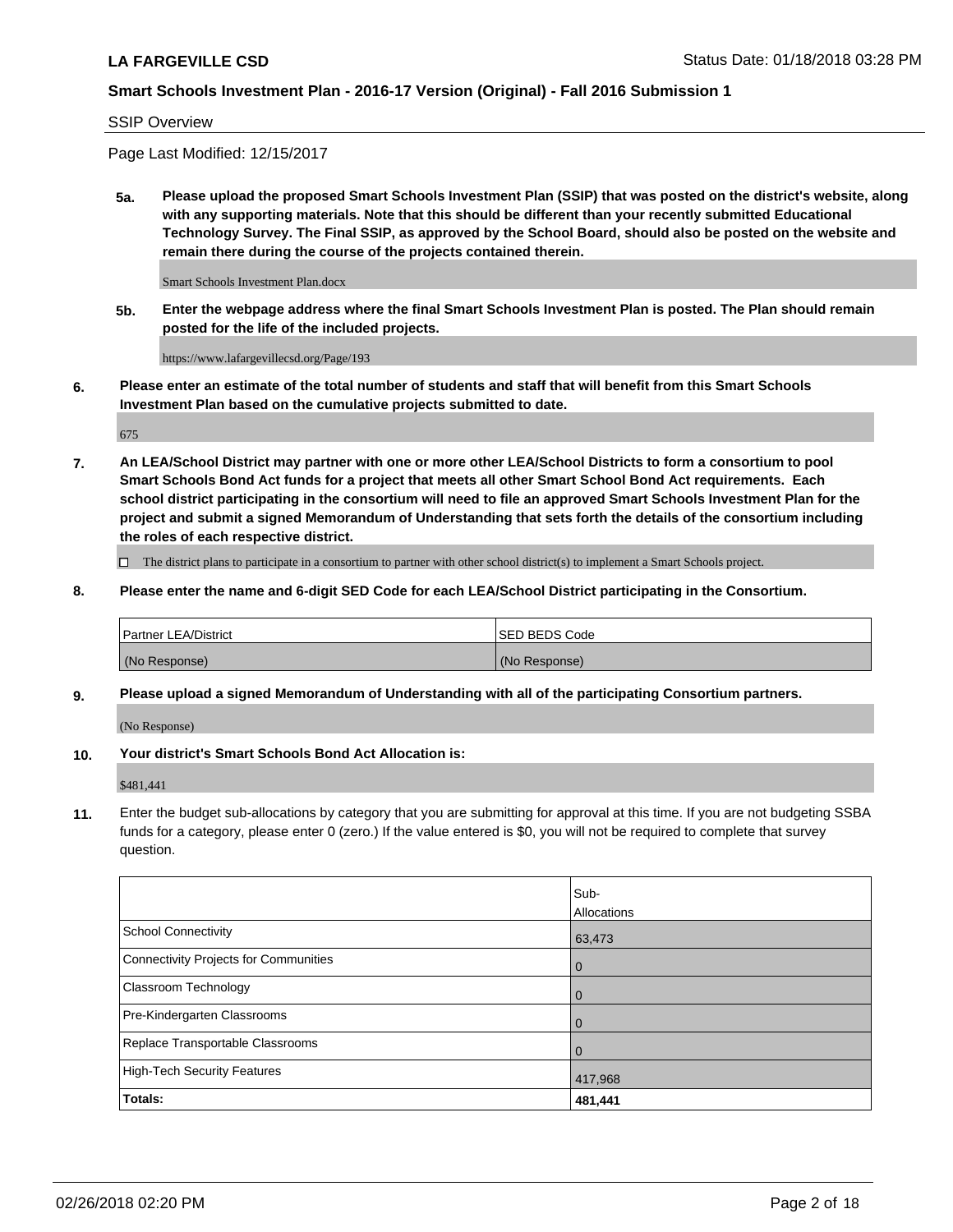#### School Connectivity

Page Last Modified: 12/15/2017

- **1. In order for students and faculty to receive the maximum benefit from the technology made available under the Smart Schools Bond Act, their school buildings must possess sufficient connectivity infrastructure to ensure that devices can be used during the school day. Smart Schools Investment Plans must demonstrate that:**
	- **• sufficient infrastructure that meets the Federal Communications Commission's 100 Mbps per 1,000 students standard currently exists in the buildings where new devices will be deployed, or**
	- **• is a planned use of a portion of Smart Schools Bond Act funds, or**
	- **• is under development through another funding source.**

**Smart Schools Bond Act funds used for technology infrastructure or classroom technology investments must increase the number of school buildings that meet or exceed the minimum speed standard of 100 Mbps per 1,000 students and staff within 12 months. This standard may be met on either a contracted 24/7 firm service or a "burstable" capability. If the standard is met under the burstable criteria, it must be:**

**1. Specifically codified in a service contract with a provider, and**

**2. Guaranteed to be available to all students and devices as needed, particularly during periods of high demand, such as computer-based testing (CBT) periods.**

**Please describe how your district already meets or is planning to meet this standard within 12 months of plan submission.**

Our current district wide 1 gb wireless system allows for us to meet this requirement. As per our approved technology plan our district is currently running in the following range:  $100$  Mbps  $- < 1$  Gbps.

- **1a. If a district believes that it will be impossible to meet this standard within 12 months, it may apply for a waiver of this requirement, as described on the Smart Schools website. The waiver must be filed and approved by SED prior to submitting this survey.**
	- By checking this box, you are certifying that the school district has an approved waiver of this requirement on file with the New York State Education Department.
- **2.** Connectivity Speed Calculator **(Required)**

|                         | Number of | Multiply by | Divide by 1000 Current Speed |        | Expected                 | <b>Expected Date</b> |
|-------------------------|-----------|-------------|------------------------------|--------|--------------------------|----------------------|
|                         | Students  | 100 Kbps    | to Convert to                | lin Mb | Speed to be              | <b>When</b>          |
|                         |           |             | Required                     |        | Attained Within Required |                      |
|                         |           |             | Speed in Mb                  |        | 12 Months                | Speed Will be        |
|                         |           |             |                              |        |                          | Met                  |
| <b>Calculated Speed</b> | 575       | 57,500      | 57.5                         | 100    | N/A                      | N/A                  |

#### **3. Describe how you intend to use Smart Schools Bond Act funds for high-speed broadband and/or wireless connectivity projects in school buildings.**

The LaFargeville CSD will use the SBA funds to improve school connectivity to create a reliable and robust network to support the instructional technology plan and high tech security features that will be implemented. The improvements include:

- Upgrading the network switches to allow for a 10GE backbone speed between closets

- Adding UPS's to make the system more reliable

- Grounding Telecom racks to prevent damage to equipment

**4. Describe the linkage between the district's District Instructional Technology Plan and the proposed projects. (There should be a link between your response to this question and your response to Question 1 in Part E. Curriculum and Instruction "What are the district's plans to use digital connectivity and technology to improve teaching and learning?)**

The LaFargeville CSD is planning to increase our wireless connection speed over the next few years. Not only are we planning on increasing our speed, but we also intend to increase the number of mobile devices that will be utilizing the wireless network. We are moving away from desktops and are replacing them with laptops and iPads. We are also increasing our 1:1 program each year and are moving closer to having a device in every student's hands each and every day. The network switch upgrade will directly support this goal.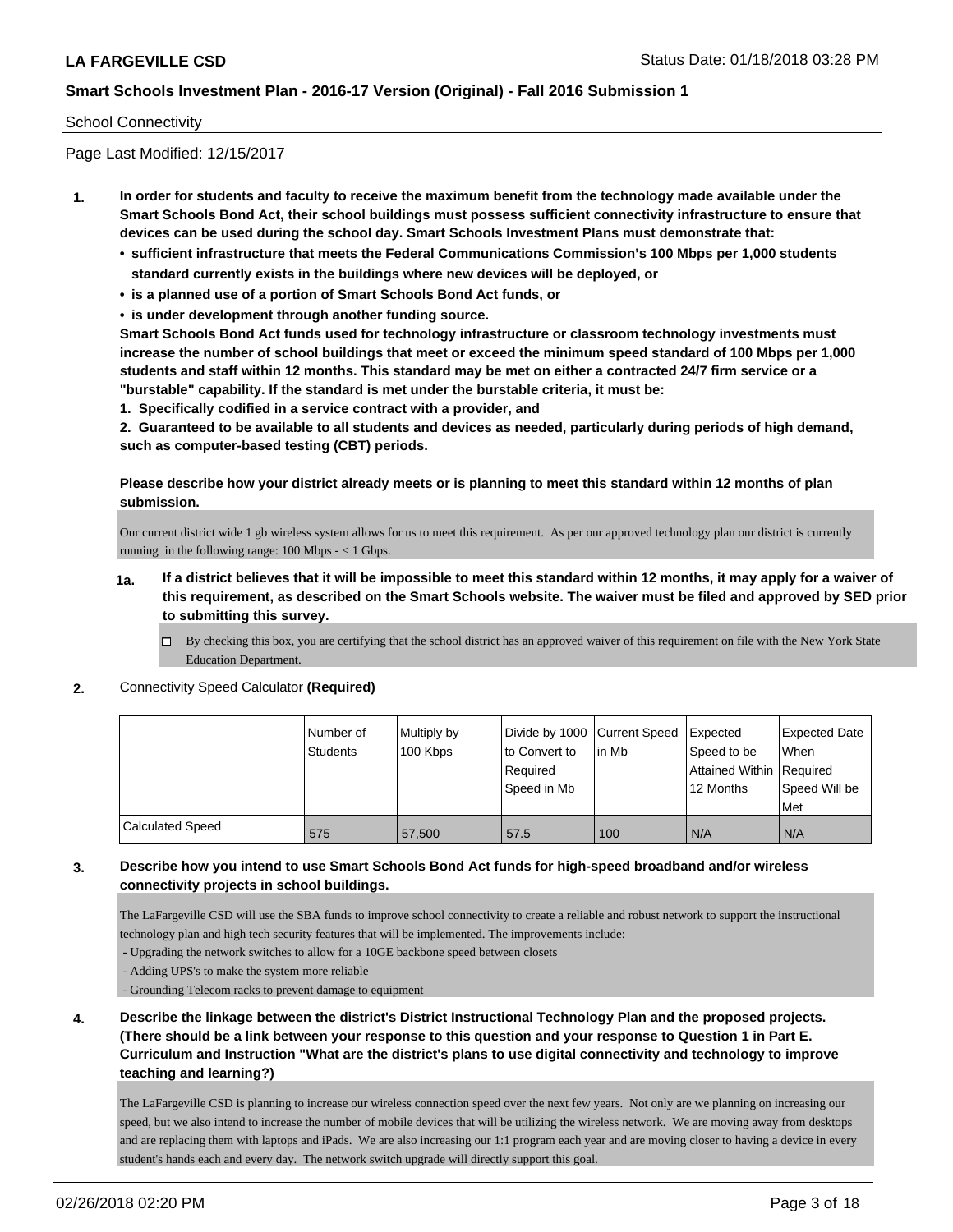#### School Connectivity

Page Last Modified: 12/15/2017

**5. If the district wishes to have students and staff access the Internet from wireless devices within the school building, or in close proximity to it, it must first ensure that it has a robust Wi-Fi network in place that has sufficient bandwidth to meet user demand.**

**Please describe how you have quantified this demand and how you plan to meet this demand.**

We currently have a robust wireless network in place throughout the K-12 School with 50 access points. The wireless system is only at 20 percent capacity. As we increase the demands on the wireless system by expanding the 1 to 1 program, the building's network will also need to have the backbone network switching capacity improved to support the 10GE between the network closets.

**6. As indicated on Page 5 of the guidance, the Office of Facilities Planning will have to conduct a preliminary review of all capital projects, including connectivity projects. Please indicate on a separate row each project number given to you by the Office of Facilities Planning.**

| Project Number        |  |
|-----------------------|--|
| 22-14-01-04-7-999-001 |  |

**7. Certain high-tech security and connectivity infrastructure projects may be eligible for an expedited review process as determined by the Office of Facilities Planning.**

**Was your project deemed eligible for streamlined review?**

No

**8. Include the name and license number of the architect or engineer of record.**

| Name               | License Number |
|--------------------|----------------|
| <b>Mike Harris</b> | 221911         |

**9.** If you are submitting an allocation for **School Connectivity** complete this table.

**Note that the calculated Total at the bottom of the table must equal the Total allocation for this category that you entered in the SSIP Overview overall budget.** 

|                                            | Sub-<br>Allocation |
|--------------------------------------------|--------------------|
| Network/Access Costs                       | 46,746             |
| <b>Outside Plant Costs</b>                 | $\overline{0}$     |
| School Internal Connections and Components | 16,727             |
| Professional Services                      | $\mathbf 0$        |
| Testing                                    | $\mathbf{0}$       |
| <b>Other Upfront Costs</b>                 | $\overline{0}$     |
| <b>Other Costs</b>                         | $\overline{0}$     |
| Totals:                                    | 63,473             |

**10. Please detail the type, quantity, per unit cost and total cost of the eligible items under each sub-category. This is especially important for any expenditures listed under the "Other" category. All expenditures must be eligible for tax-exempt financing to be reimbursed through the SSBA. Sufficient detail must be provided so that we can verify this is the case. If you have any questions, please contact us directly through smartschools@nysed.gov.**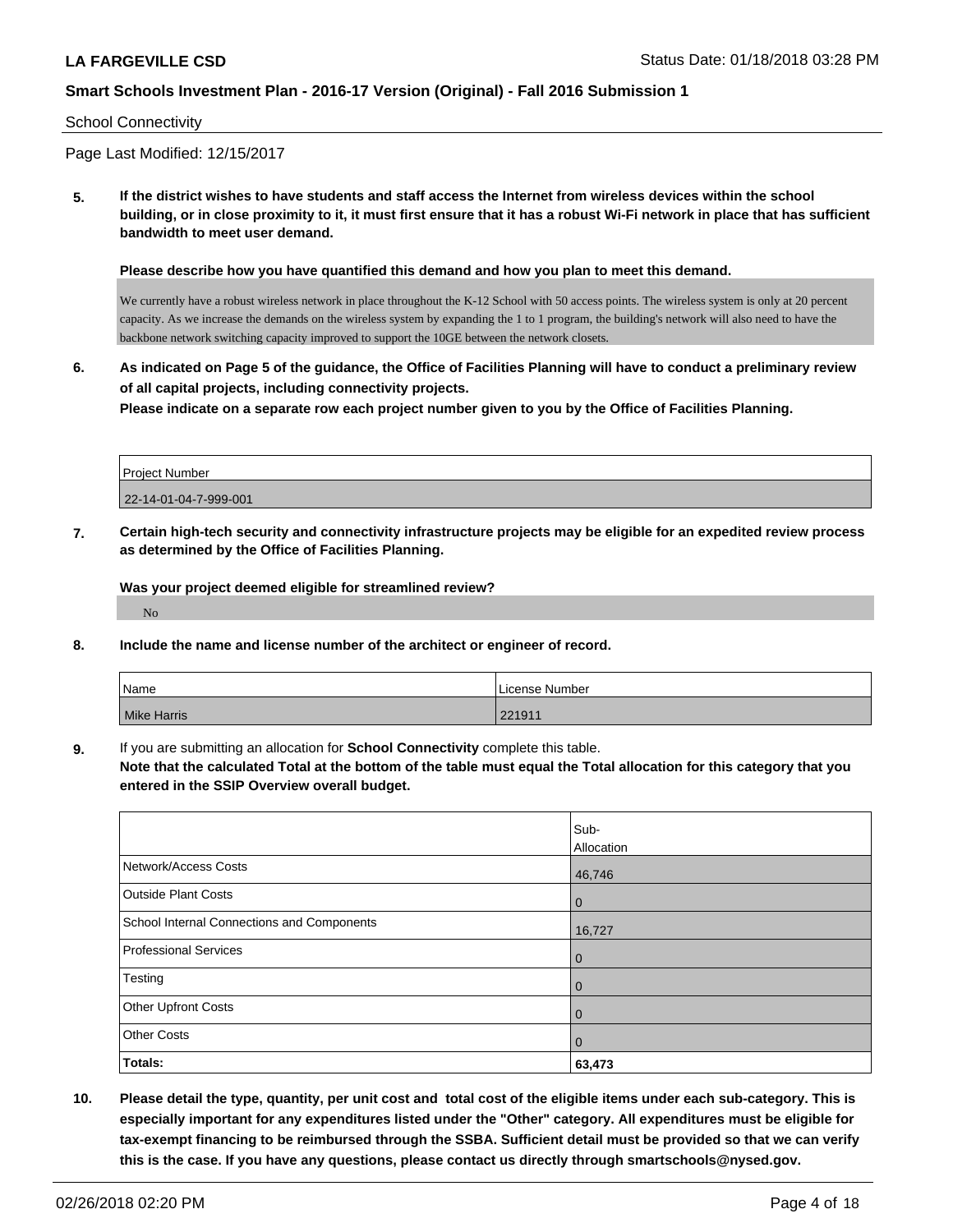School Connectivity

Page Last Modified: 12/15/2017

**NOTE: Wireless Access Points should be included in this category, not under Classroom Educational Technology, except those that will be loaned/purchased for nonpublic schools. Add rows under each sub-category for additional items, as needed.**

| Select the allowable expenditure | Item to be purchased                 | Quantity       | Cost per Item  | <b>Total Cost</b> |
|----------------------------------|--------------------------------------|----------------|----------------|-------------------|
| type.                            |                                      |                |                |                   |
| Repeat to add another item under |                                      |                |                |                   |
| each type.                       |                                      |                |                |                   |
| Network/Access Costs             | <b>Edge Switches</b>                 | $\overline{7}$ | 5,418          | 37,926            |
| <b>Connections/Components</b>    | <b>10GE Fiber Modules</b>            | 8              | 882            | 7,056             |
| <b>Connections/Components</b>    | <b>1GE Fiber Modules</b>             | $\overline{2}$ | 504            | 1,008             |
| <b>Connections/Components</b>    | <b>Patch Cables</b>                  | 10             | $\overline{7}$ | 70                |
| <b>Connections/Components</b>    | <b>Fiber Patch Cables</b>            | 10             | 24             | 240               |
| <b>Connections/Components</b>    | <b>Network Integration Services</b>  |                | 1,423          | 1,423             |
| <b>Network/Access Costs</b>      | <b>Small UPS</b>                     | 2              | 1,890          | 3,780             |
| Network/Access Costs             | <b>Medium UPS</b>                    |                | 5,040          | 5,040             |
| <b>Connections/Components</b>    | <b>Telecom Room Grounding System</b> | 5              | 1.386          | 6,930             |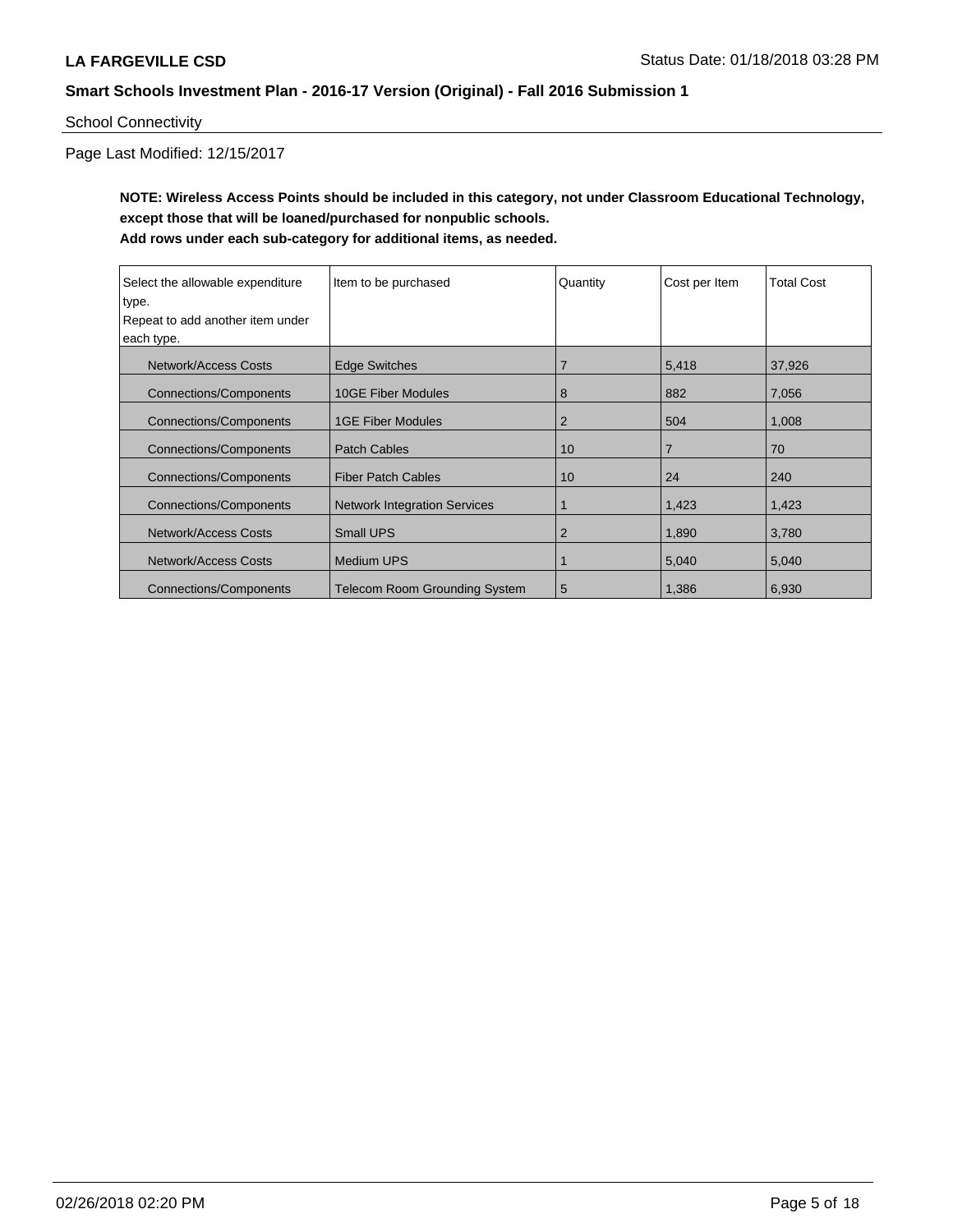Community Connectivity (Broadband and Wireless)

Page Last Modified: 12/15/2017

**1. Describe how you intend to use Smart Schools Bond Act funds for high-speed broadband and/or wireless connectivity projects in the community.**

(No Response)

**2. Please describe how the proposed project(s) will promote student achievement and increase student and/or staff access to the Internet in a manner that enhances student learning and/or instruction outside of the school day and/or school building.**

(No Response)

**3. Community connectivity projects must comply with all the necessary local building codes and regulations (building and related permits are not required prior to plan submission).**

 $\Box$  I certify that we will comply with all the necessary local building codes and regulations.

**4. Please describe the physical location of the proposed investment.**

(No Response)

**5. Please provide the initial list of partners participating in the Community Connectivity Broadband Project, along with their Federal Tax Identification (Employer Identification) number.**

| <b>Project Partners</b> | Federal ID#   |
|-------------------------|---------------|
| (No Response)           | (No Response) |

**6.** If you are submitting an allocation for **Community Connectivity**, complete this table. **Note that the calculated Total at the bottom of the table must equal the Total allocation for this category that you entered in the SSIP Overview overall budget.**

|                                    | Sub-Allocation |
|------------------------------------|----------------|
| Network/Access Costs               | (No Response)  |
| Outside Plant Costs                | (No Response)  |
| <b>Tower Costs</b>                 | (No Response)  |
| <b>Customer Premises Equipment</b> | (No Response)  |
| <b>Professional Services</b>       | (No Response)  |
| Testing                            | (No Response)  |
| <b>Other Upfront Costs</b>         | (No Response)  |
| <b>Other Costs</b>                 | (No Response)  |
| Totals:                            | 0              |

**7. Please detail the type, quantity, per unit cost and total cost of the eligible items under each sub-category. This is especially important for any expenditures listed under the "Other" category. All expenditures must be capital-bond eligible to be reimbursed through the SSBA. If you have any questions, please contact us directly through smartschools@nysed.gov.**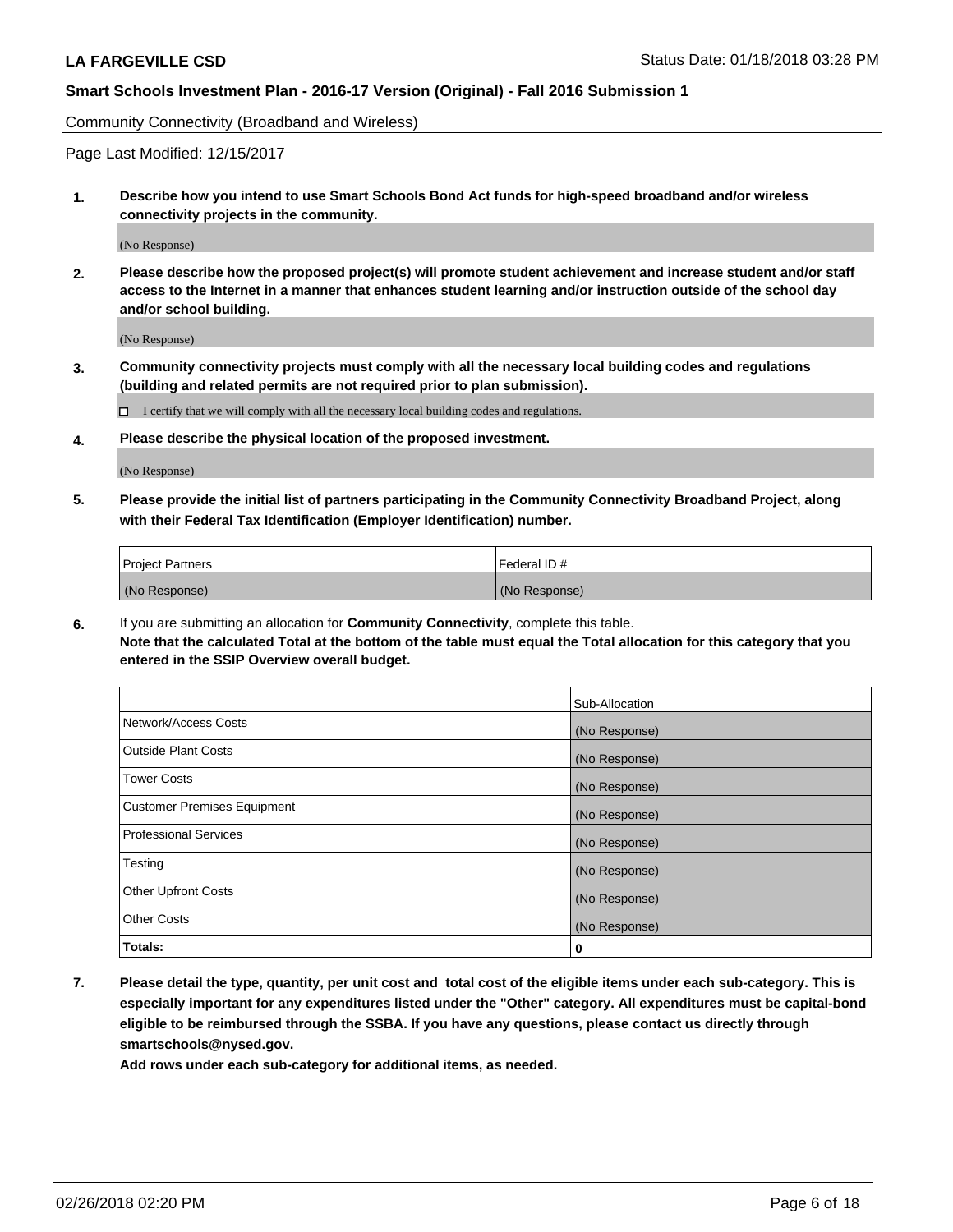Community Connectivity (Broadband and Wireless)

| Select the allowable expenditure<br>type.<br>Repeat to add another item under | Item to be purchased | Quantity      | Cost per Item | <b>Total Cost</b> |
|-------------------------------------------------------------------------------|----------------------|---------------|---------------|-------------------|
| each type.                                                                    |                      |               |               |                   |
| (No Response)                                                                 | (No Response)        | (No Response) | (No Response) | (No Response)     |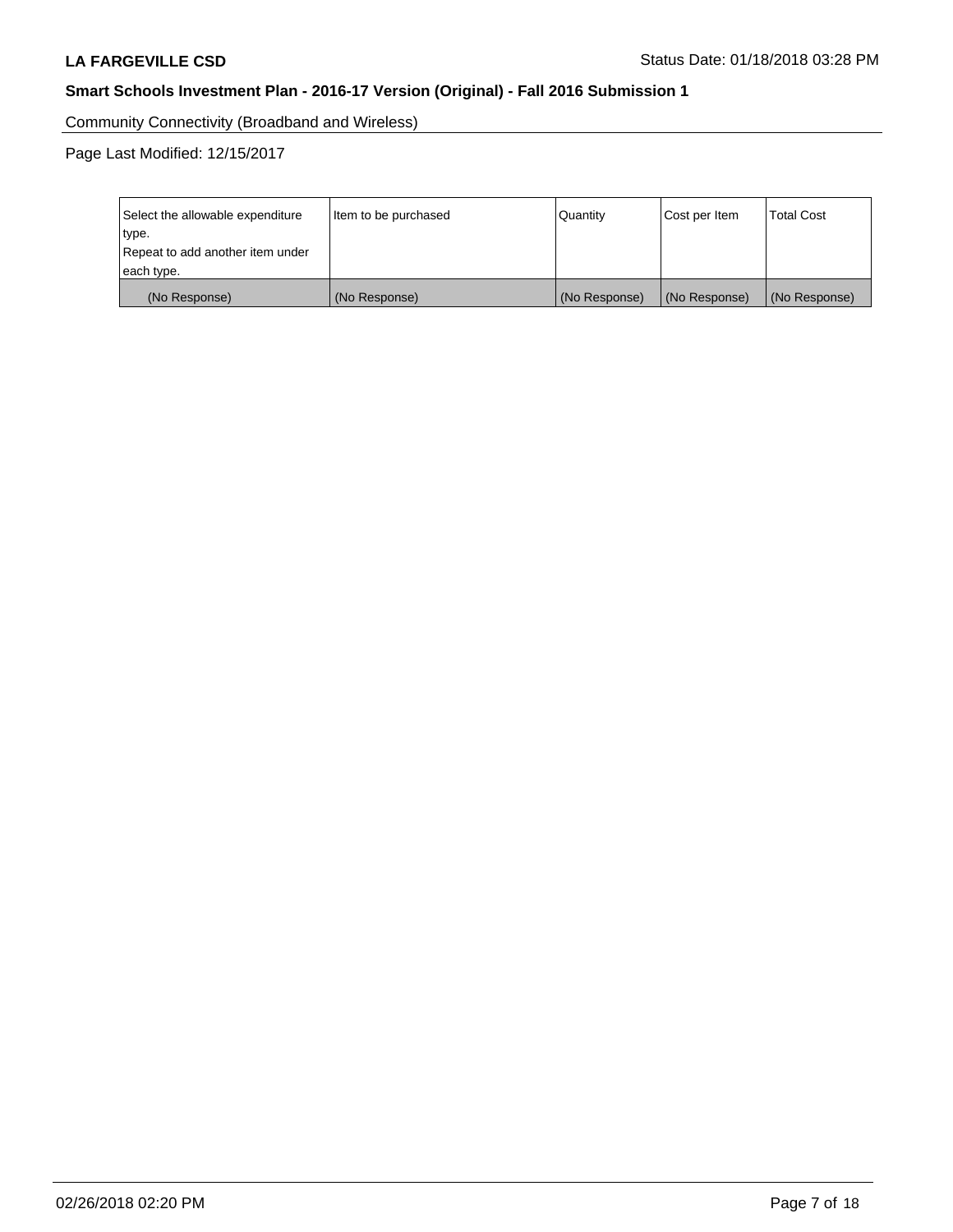#### Classroom Learning Technology

Page Last Modified: 12/15/2017

**1. In order for students and faculty to receive the maximum benefit from the technology made available under the Smart Schools Bond Act, their school buildings must possess sufficient connectivity infrastructure to ensure that devices can be used during the school day. Smart Schools Investment Plans must demonstrate that sufficient infrastructure that meets the Federal Communications Commission's 100 Mbps per 1,000 students standard currently exists in the buildings where new devices will be deployed, or is a planned use of a portion of Smart Schools Bond Act funds, or is under development through another funding source.**

**Smart Schools Bond Act funds used for technology infrastructure or classroom technology investments must increase the number of school buildings that meet or exceed the minimum speed standard of 100 Mbps per 1,000 students and staff within 12 months. This standard may be met on either a contracted 24/7 firm service or a "burstable" capability. If the standard is met under the burstable criteria, it must be:**

**1. Specifically codified in a service contract with a provider, and**

**2. Guaranteed to be available to all students and devices as needed, particularly during periods of high demand, such as computer-based testing (CBT) periods.**

**Please describe how your district already meets or is planning to meet this standard within 12 months of plan submission.**

(No Response)

- **1a. If a district believes that it will be impossible to meet this standard within 12 months, it may apply for a waiver of this requirement, as described on the Smart Schools website. The waiver must be filed and approved by SED prior to submitting this survey.**
	- By checking this box, you are certifying that the school district has an approved waiver of this requirement on file with the New York State Education Department.
- **2.** Connectivity Speed Calculator **(Required)**

|                         | Number of<br><b>Students</b> | Multiply by<br>100 Kbps | Divide by 1000 Current Speed<br>to Convert to<br>Required<br>Speed in Mb | l in Mb          | Expected<br>Speed to be<br>Attained Within Required<br>12 Months | Expected Date<br>When<br>Speed Will be<br>Met |
|-------------------------|------------------------------|-------------------------|--------------------------------------------------------------------------|------------------|------------------------------------------------------------------|-----------------------------------------------|
| <b>Calculated Speed</b> | (No<br>Response)             | (No Response)           | (No<br>Response)                                                         | (No<br>Response) | (No<br>Response)                                                 | (No<br>Response)                              |

**3. If the district wishes to have students and staff access the Internet from wireless devices within the school building, or in close proximity to it, it must first ensure that it has a robust Wi-Fi network in place that has sufficient bandwidth to meet user demand.**

**Please describe how you have quantified this demand and how you plan to meet this demand.**

(No Response)

**4. All New York State public school districts are required to complete and submit an Instructional Technology Plan survey to the New York State Education Department in compliance with Section 753 of the Education Law and per Part 100.12 of the Commissioner's Regulations.**

**Districts that include educational technology purchases as part of their Smart Schools Investment Plan must have a submitted and approved Instructional Technology Plan survey on file with the New York State Education Department.**

- By checking this box, you are certifying that the school district has an approved Instructional Technology Plan survey on file with the New York State Education Department.
- **5. Describe the devices you intend to purchase and their compatibility with existing or planned platforms or systems. Specifically address the adequacy of each facility's electrical, HVAC and other infrastructure necessary to install and support the operation of the planned technology.**

(No Response)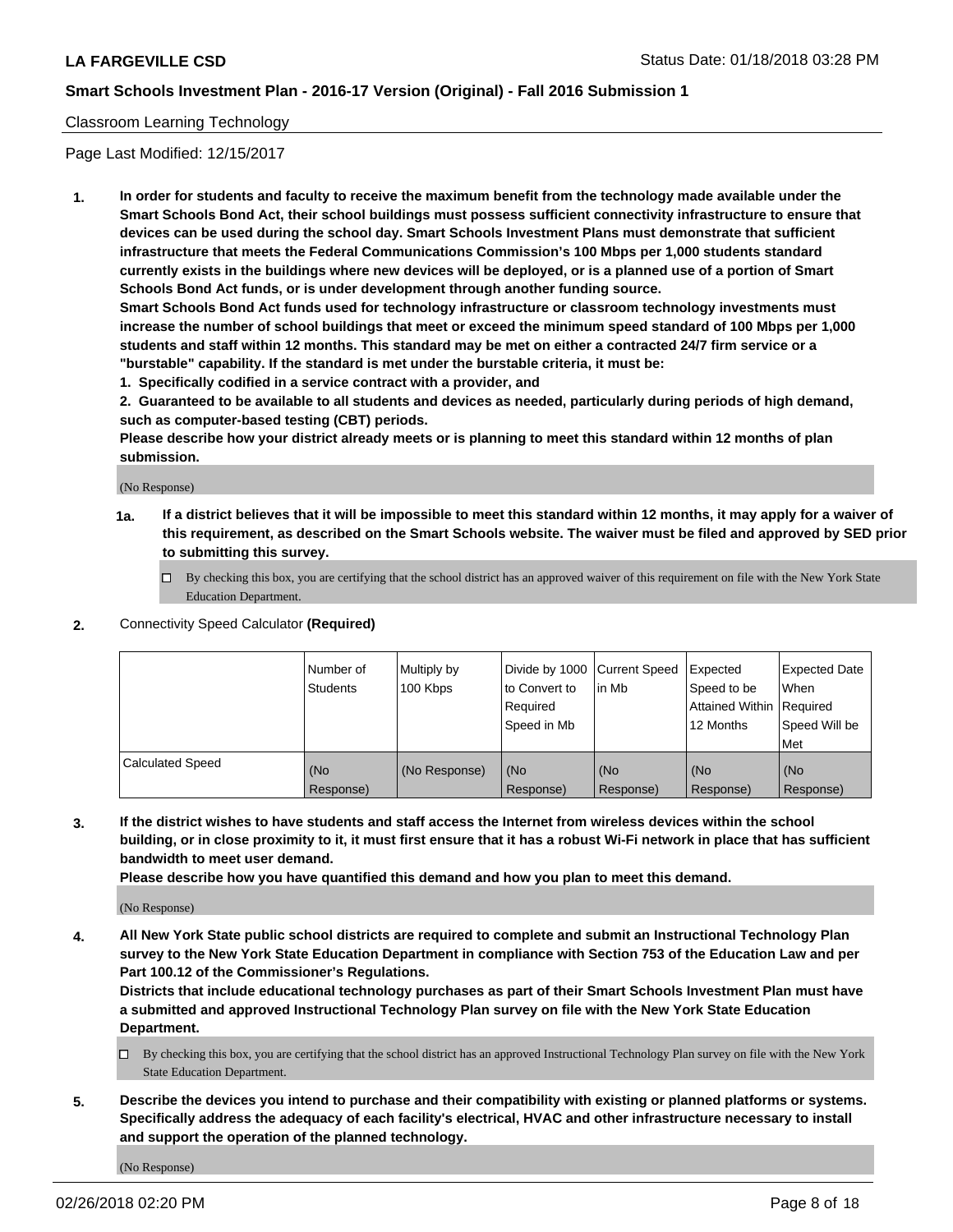#### Classroom Learning Technology

Page Last Modified: 12/15/2017

- **6. Describe how the proposed technology purchases will:**
	- **> enhance differentiated instruction;**
	- **> expand student learning inside and outside the classroom;**
	- **> benefit students with disabilities and English language learners; and**
	- **> contribute to the reduction of other learning gaps that have been identified within the district.**

**The expectation is that districts will place a priority on addressing the needs of students who struggle to succeed in a rigorous curriculum. Responses in this section should specifically address this concern and align with the district's Instructional Technology Plan (in particular Question 2 of E. Curriculum and Instruction: "Does the district's instructional technology plan address the needs of students with disabilities to ensure equitable access to instruction, materials and assessments?" and Question 3 of the same section: "Does the district's instructional technology plan address the provision of assistive technology specifically for students with disabilities to ensure access to and participation in the general curriculum?"**

(No Response)

**7. Where appropriate, describe how the proposed technology purchases will enhance ongoing communication with parents and other stakeholders and help the district facilitate technology-based regional partnerships, including distance learning and other efforts.**

(No Response)

**8. Describe the district's plan to provide professional development to ensure that administrators, teachers and staff can employ the technology purchased to enhance instruction successfully.**

**Note: This response should be aligned and expanded upon in accordance with your district's response to Question 1 of F. Professional Development of your Instructional Technology Plan: "Please provide a summary of professional development offered to teachers and staff, for the time period covered by this plan, to support technology to enhance teaching and learning. Please include topics, audience and method of delivery within your summary."**

(No Response)

- **9. Districts must contact the SUNY/CUNY teacher preparation program that supplies the largest number of the district's new teachers to request advice on innovative uses and best practices at the intersection of pedagogy and educational technology.**
	- By checking this box, you certify that you have contacted the SUNY/CUNY teacher preparation program that supplies the largest number of your new teachers to request advice on these issues.
	- **9a. Please enter the name of the SUNY or CUNY Institution that you contacted.**

(No Response)

**9b. Enter the primary Institution phone number.**

(No Response)

**9c. Enter the name of the contact person with whom you consulted and/or will be collaborating with on innovative uses of technology and best practices.**

(No Response)

**10. A district whose Smart Schools Investment Plan proposes the purchase of technology devices and other hardware must account for nonpublic schools in the district.**

**Are there nonpublic schools within your school district?**

Yes

 $\square$  No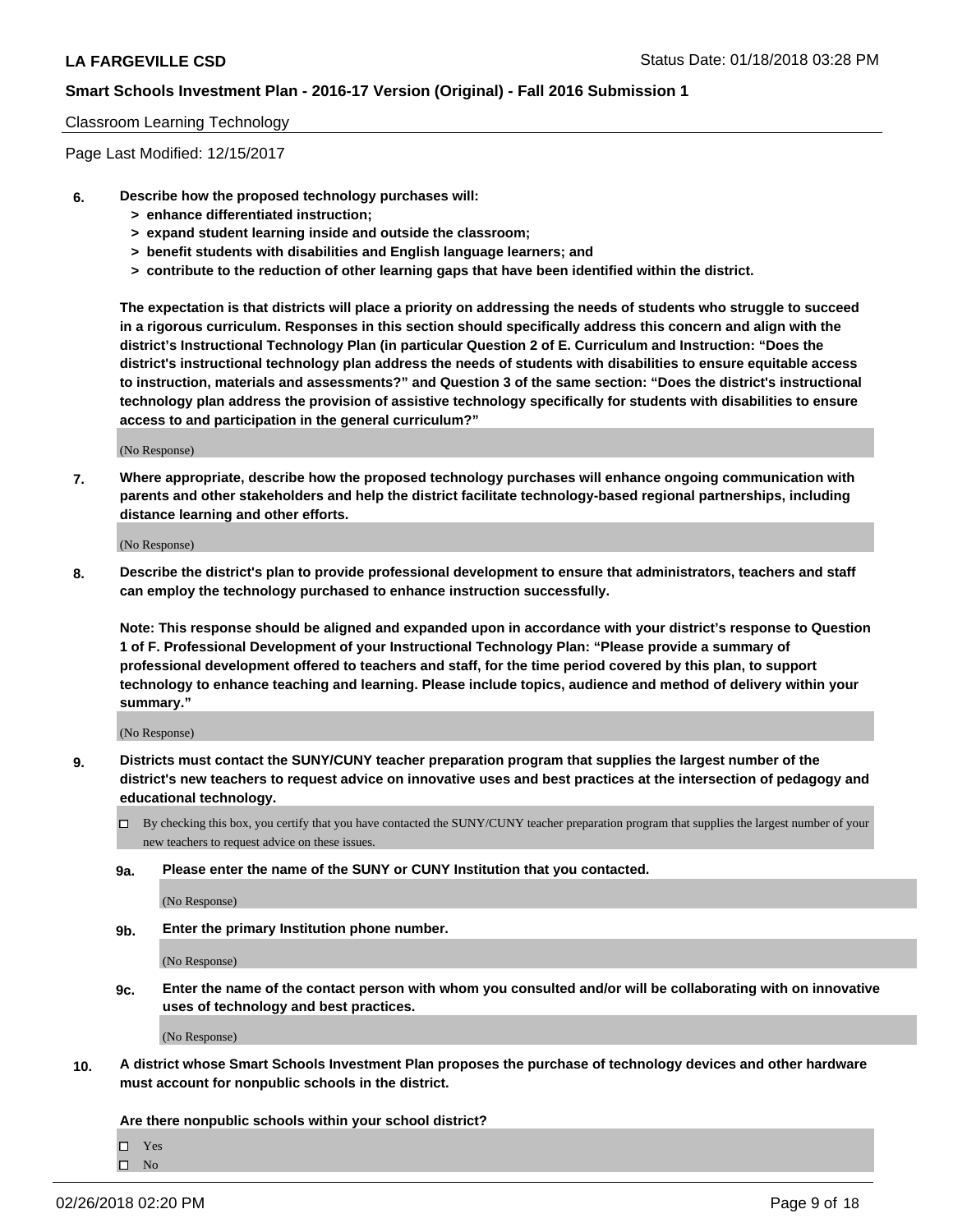Classroom Learning Technology

Page Last Modified: 12/15/2017

#### **11.** Nonpublic Classroom Technology Loan Calculator

The Smart Schools Bond Act provides that any Classroom Learning Technology purchases made using Smart Schools funds shall be lent, upon request, to nonpublic schools in the district. However, no school district shall be required to loan technology in amounts greater than the total obtained and spent on technology pursuant to the Smart Schools Bond Act and the value of such loan may not exceed the total of \$250 multiplied by the nonpublic school enrollment in the base year at the time of enactment.

See: http://www.p12.nysed.gov/mgtserv/smart\_schools/docs/Smart\_Schools\_Bond\_Act\_Guidance\_04.27.15\_Final.pdf.

|                                       | 1. Classroom<br>Technology<br>Sub-allocation | l 2. Public<br>Enrollment<br>$(2014 - 15)$ | l 3. Nonpublic<br>Enrollment<br>(2014-15) | 4. Sum of<br>Public and<br>l Nonpublic<br>Enrollment | l 5. Total Per<br>Pupil Sub-<br>lallocation                                                   | l 6. Total<br>Nonpublic Loan<br>Amount |
|---------------------------------------|----------------------------------------------|--------------------------------------------|-------------------------------------------|------------------------------------------------------|-----------------------------------------------------------------------------------------------|----------------------------------------|
| Calculated Nonpublic Loan<br>l Amount |                                              |                                            |                                           |                                                      | (No Response)   (No Response)   (No Response)   (No Response)   (No Response)   (No Response) |                                        |

**12. To ensure the sustainability of technology purchases made with Smart Schools funds, districts must demonstrate a long-term plan to maintain and replace technology purchases supported by Smart Schools Bond Act funds. This sustainability plan shall demonstrate a district's capacity to support recurring costs of use that are ineligible for Smart Schools Bond Act funding such as device maintenance, technical support, Internet and wireless fees, maintenance of hotspots, staff professional development, building maintenance and the replacement of incidental items. Further, such a sustainability plan shall include a long-term plan for the replacement of purchased devices and equipment at the end of their useful life with other funding sources.**

 $\square$  By checking this box, you certify that the district has a sustainability plan as described above.

**13. Districts must ensure that devices purchased with Smart Schools Bond funds will be distributed, prepared for use, maintained and supported appropriately. Districts must maintain detailed device inventories in accordance with generally accepted accounting principles.**

By checking this box, you certify that the district has a distribution and inventory management plan and system in place.

**14.** If you are submitting an allocation for **Classroom Learning Technology** complete this table.

**Note that the calculated Total at the bottom of the table must equal the Total allocation for this category that you entered in the SSIP Overview overall budget.**

|                          | Sub-Allocation |
|--------------------------|----------------|
| Interactive Whiteboards  | (No Response)  |
| <b>Computer Servers</b>  | (No Response)  |
| <b>Desktop Computers</b> | (No Response)  |
| Laptop Computers         | (No Response)  |
| <b>Tablet Computers</b>  | (No Response)  |
| <b>Other Costs</b>       | (No Response)  |
| Totals:                  | 0              |

**15. Please detail the type, quantity, per unit cost and total cost of the eligible items under each sub-category. This is especially important for any expenditures listed under the "Other" category. All expenditures must be capital-bond eligible to be reimbursed through the SSBA. If you have any questions, please contact us directly through smartschools@nysed.gov.**

**Please specify in the "Item to be Purchased" field which specific expenditures and items are planned to meet the district's nonpublic loan requirement, if applicable.**

**NOTE: Wireless Access Points that will be loaned/purchased for nonpublic schools should ONLY be included in this category, not under School Connectivity, where public school districts would list them.**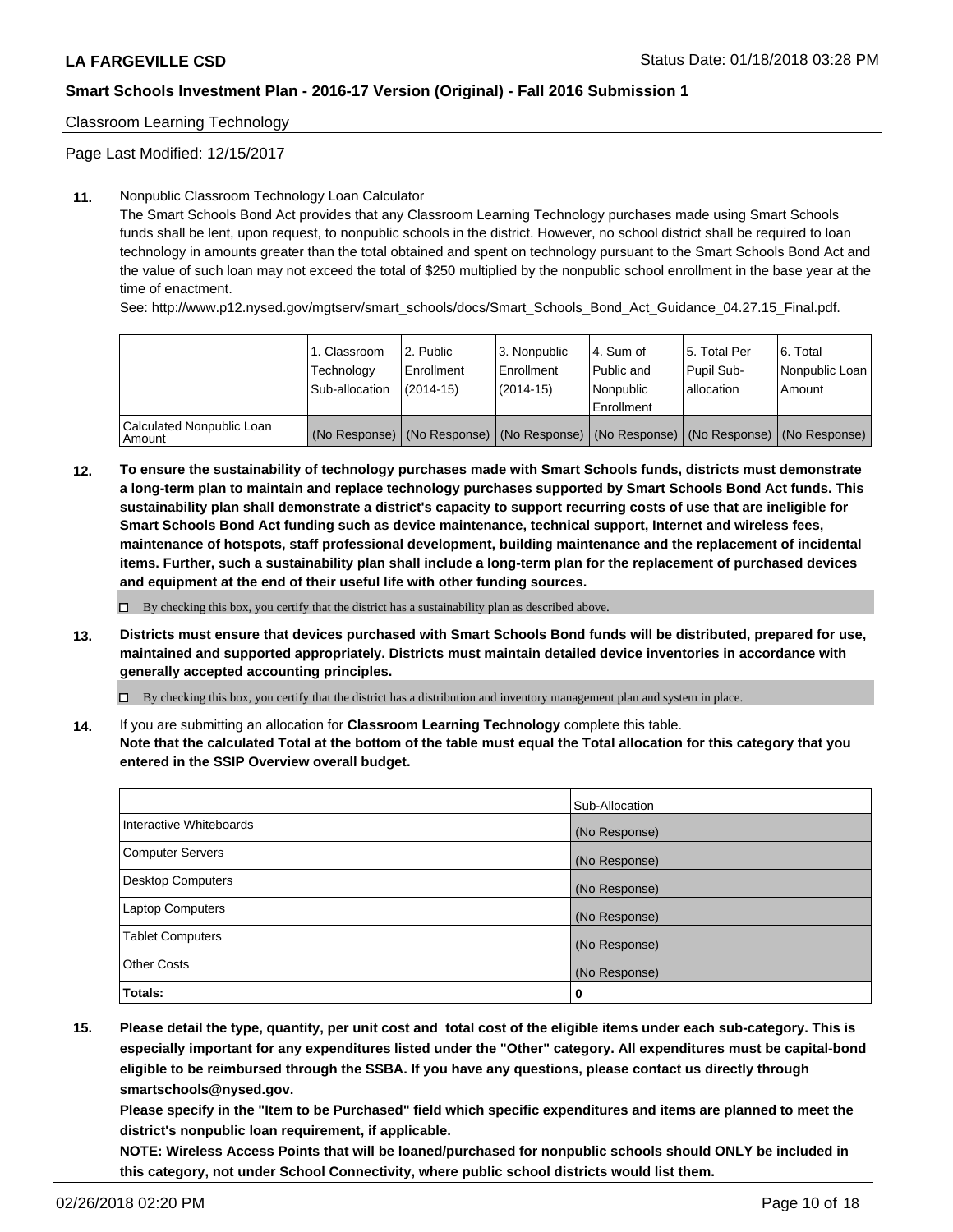Classroom Learning Technology

Page Last Modified: 12/15/2017

| (No Response)                    | (No Response)          | (No Response) | (No Response) | (No Response)     |
|----------------------------------|------------------------|---------------|---------------|-------------------|
| each type.                       |                        |               |               |                   |
| Repeat to add another item under |                        |               |               |                   |
| type.                            |                        |               |               |                   |
| Select the allowable expenditure | I Item to be Purchased | l Quantitv    | Cost per Item | <b>Total Cost</b> |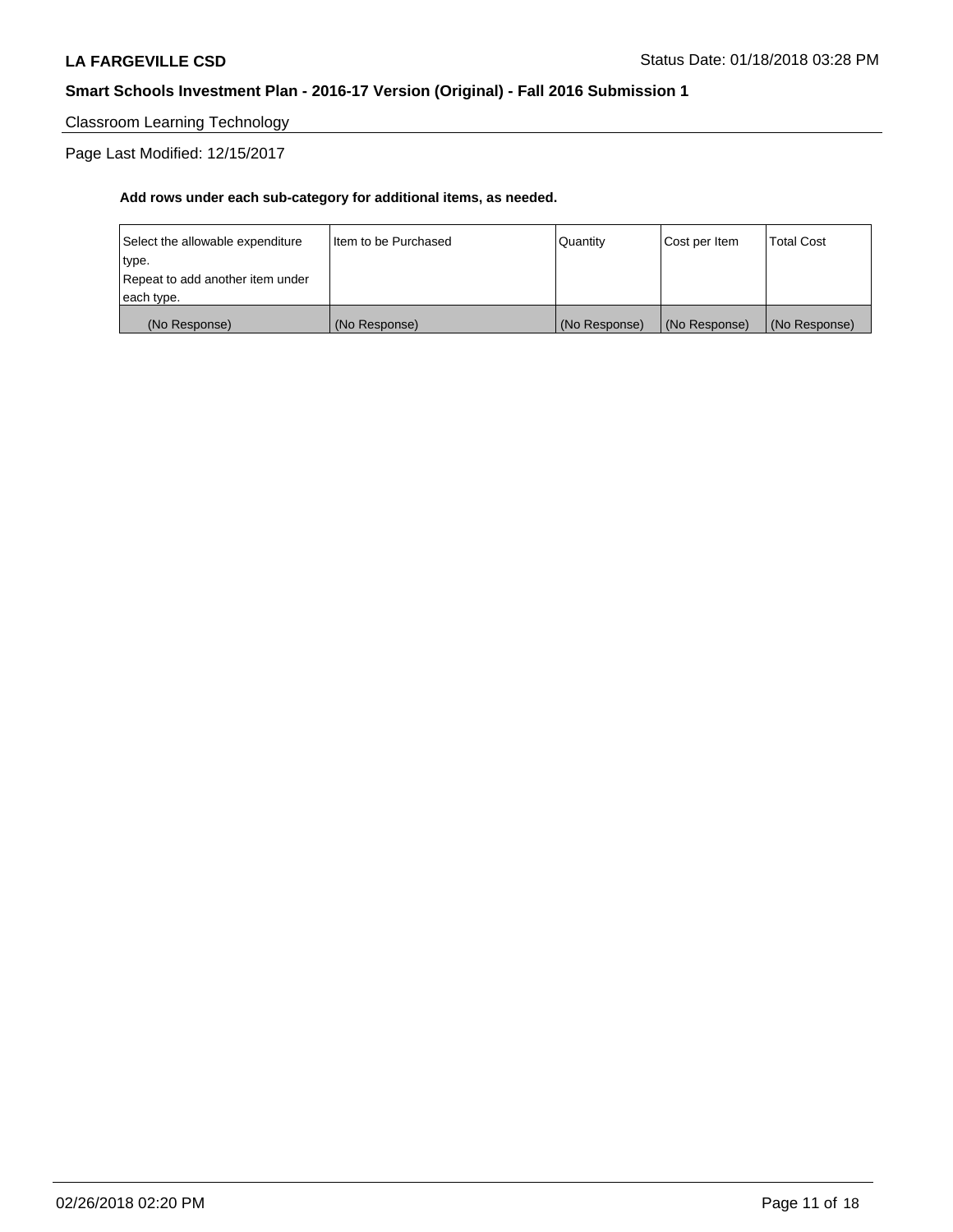#### Pre-Kindergarten Classrooms

Page Last Modified: 12/15/2017

**1. Provide information regarding how and where the district is currently serving pre-kindergarten students and justify the need for additional space with enrollment projections over 3 years.**

(No Response)

- **2. Describe the district's plan to construct, enhance or modernize education facilities to accommodate prekindergarten programs. Such plans must include:**
	- **Specific descriptions of what the district intends to do to each space;**
	- **An affirmation that pre-kindergarten classrooms will contain a minimum of 900 square feet per classroom;**
	- **The number of classrooms involved;**
	- **The approximate construction costs per classroom; and**
	- **Confirmation that the space is district-owned or has a long-term lease that exceeds the probable useful life of the improvements.**

(No Response)

**3. Smart Schools Bond Act funds may only be used for capital construction costs. Describe the type and amount of additional funds that will be required to support ineligible ongoing costs (e.g. instruction, supplies) associated with any additional pre-kindergarten classrooms that the district plans to add.**

(No Response)

**4. All plans and specifications for the erection, repair, enlargement or remodeling of school buildings in any public school district in the State must be reviewed and approved by the Commissioner. Districts that plan capital projects using their Smart Schools Bond Act funds will undergo a Preliminary Review Process by the Office of Facilities Planning.**

**Please indicate on a separate row each project number given to you by the Office of Facilities Planning.**

| <b>Project Number</b> |  |
|-----------------------|--|
| (No Response)         |  |

**5.** If you have made an allocation for **Pre-Kindergarten Classrooms,** complete this table.

**Note that the calculated Total at the bottom of the table must equal the Total allocation for this category that you entered in the SSIP Overview overall budget.**

|                                          | Sub-Allocation |
|------------------------------------------|----------------|
| Construct Pre-K Classrooms               | (No Response)  |
| Enhance/Modernize Educational Facilities | (No Response)  |
| Other Costs                              | (No Response)  |
| Totals:                                  | 0              |

**6. Please detail the type, quantity, per unit cost and total cost of the eligible items under each sub-category. This is especially important for any expenditures listed under the "Other" category. All expenditures must be capital-bond eligible to be reimbursed through the SSBA. If you have any questions, please contact us directly through smartschools@nysed.gov.**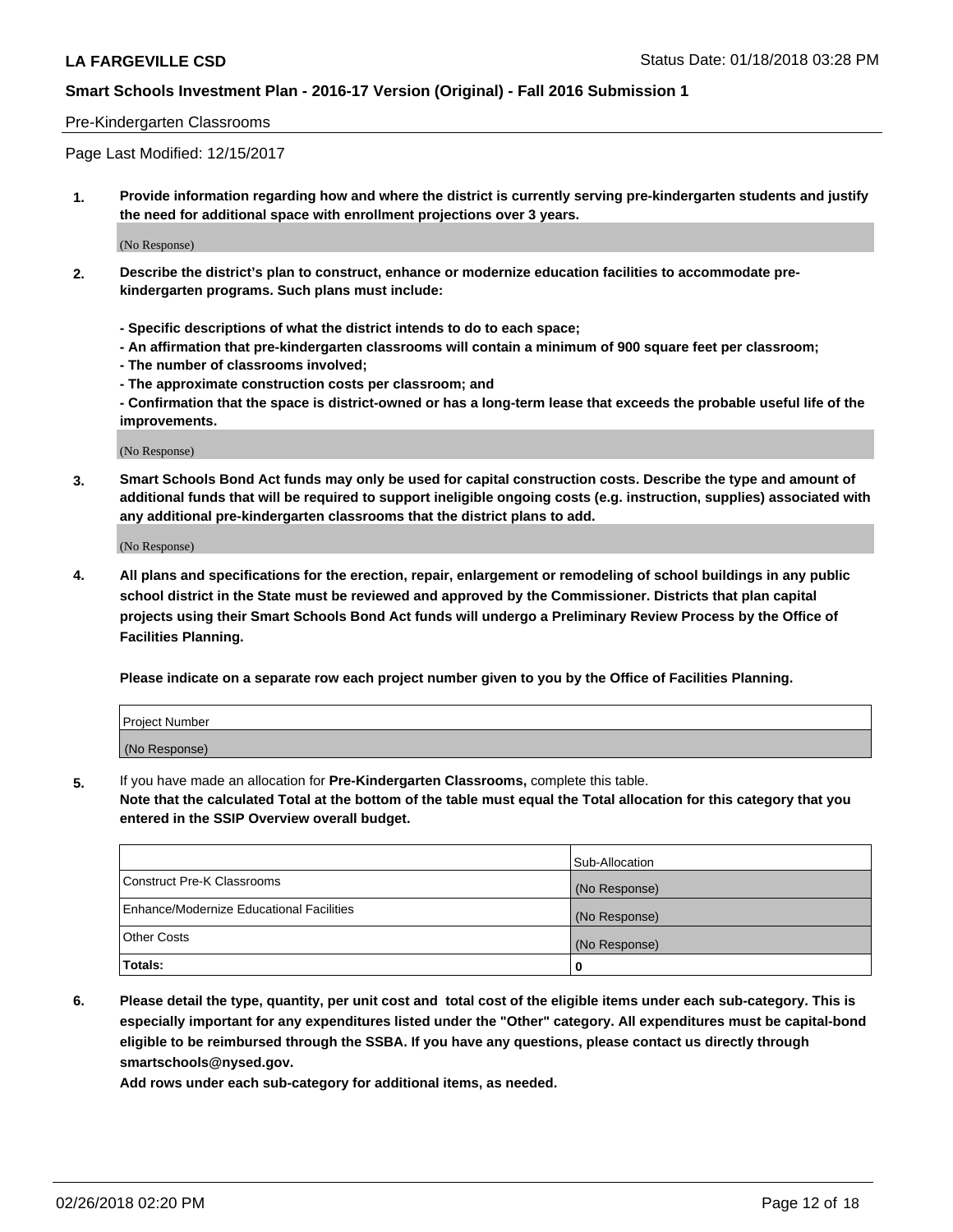# Pre-Kindergarten Classrooms

| Select the allowable expenditure | Item to be purchased | Quantity      | Cost per Item | <b>Total Cost</b> |
|----------------------------------|----------------------|---------------|---------------|-------------------|
| type.                            |                      |               |               |                   |
| Repeat to add another item under |                      |               |               |                   |
| each type.                       |                      |               |               |                   |
| (No Response)                    | (No Response)        | (No Response) | (No Response) | (No Response)     |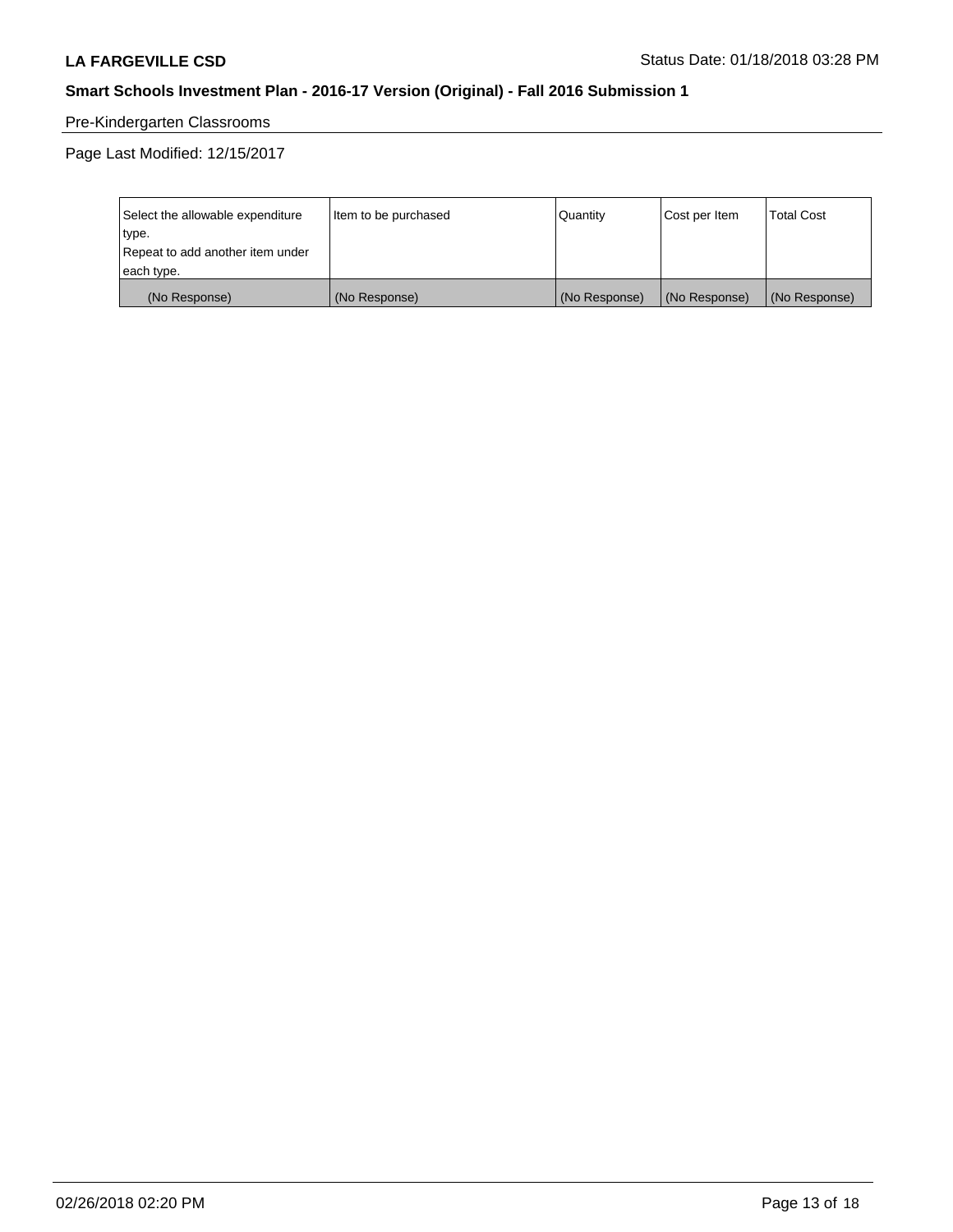Replace Transportable Classrooms

Page Last Modified: 12/15/2017

**1. Describe the district's plan to construct, enhance or modernize education facilities to provide high-quality instructional space by replacing transportable classrooms.**

(No Response)

**2. All plans and specifications for the erection, repair, enlargement or remodeling of school buildings in any public school district in the State must be reviewed and approved by the Commissioner. Districts that plan capital projects using their Smart Schools Bond Act funds will undergo a Preliminary Review Process by the Office of Facilities Planning.**

**Please indicate on a separate row each project number given to you by the Office of Facilities Planning.**

| <b>Project Number</b> |  |
|-----------------------|--|
| (No Response)         |  |
|                       |  |

**3. For large projects that seek to blend Smart Schools Bond Act dollars with other funds, please note that Smart Schools Bond Act funds can be allocated on a pro rata basis depending on the number of new classrooms built that directly replace transportable classroom units.**

**If a district seeks to blend Smart Schools Bond Act dollars with other funds describe below what other funds are being used and what portion of the money will be Smart Schools Bond Act funds.**

(No Response)

**4.** If you have made an allocation for **Replace Transportable Classrooms**, complete this table. **Note that the calculated Total at the bottom of the table must equal the Total allocation for this category that you entered in the SSIP Overview overall budget.**

|                                                | Sub-Allocation |
|------------------------------------------------|----------------|
| Construct New Instructional Space              | (No Response)  |
| Enhance/Modernize Existing Instructional Space | (No Response)  |
| Other Costs                                    | (No Response)  |
| Totals:                                        | 0              |

**5. Please detail the type, quantity, per unit cost and total cost of the eligible items under each sub-category. This is especially important for any expenditures listed under the "Other" category. All expenditures must be capital-bond eligible to be reimbursed through the SSBA. If you have any questions, please contact us directly through smartschools@nysed.gov.**

| Select the allowable expenditure<br>type. | Item to be purchased | Quantity      | Cost per Item | <b>Total Cost</b> |
|-------------------------------------------|----------------------|---------------|---------------|-------------------|
| Repeat to add another item under          |                      |               |               |                   |
| each type.                                |                      |               |               |                   |
| (No Response)                             | (No Response)        | (No Response) | (No Response) | (No Response)     |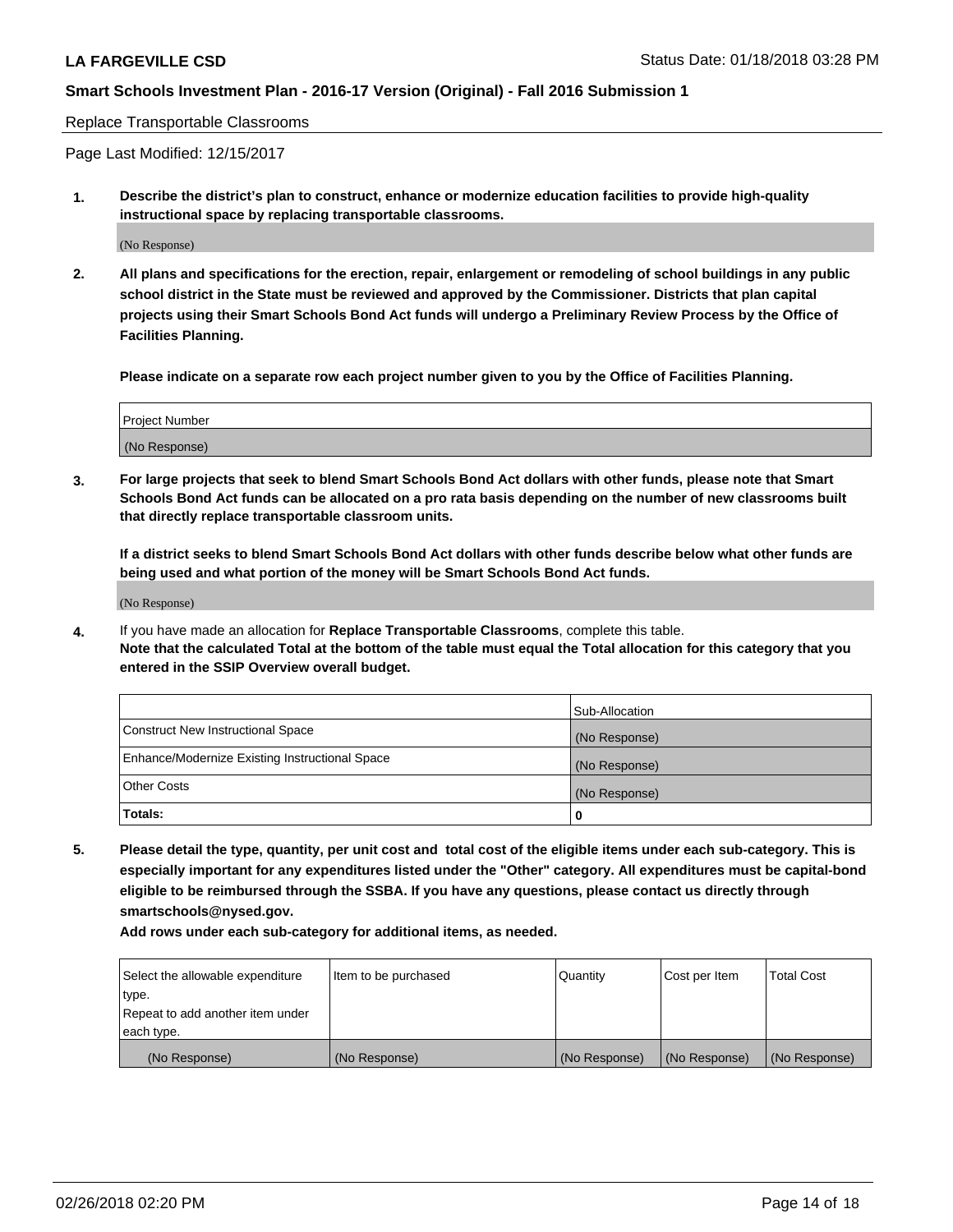#### High-Tech Security Features

Page Last Modified: 12/15/2017

**1. Describe how you intend to use Smart Schools Bond Act funds to install high-tech security features in school buildings and on school campuses.**

The Smart Schools Bond Act funds will be used in many ways to install high-tech security features. The following items will be updated and/or installed: one system with security features and integration, video surveillance, door access control with perimeter monitoring, secure visitor entrance enhancement, door hardening, automated lockdown upgrades, and high speed wireless connectivity to the bus garage for expansion of high tech security features into the BG facility.

**2. All plans and specifications for the erection, repair, enlargement or remodeling of school buildings in any public school district in the State must be reviewed and approved by the Commissioner. Districts that plan capital projects using their Smart Schools Bond Act funds will undergo a Preliminary Review Process by the Office of Facilities Planning.** 

**Please indicate on a separate row each project number given to you by the Office of Facilities Planning.**

| <b>Project Number</b> |  |
|-----------------------|--|
| 22-14-01-04-7-999-001 |  |

- **3. Was your project deemed eligible for streamlined Review?**
	- Yes
	- $\boxtimes$  No
- **4. Include the name and license number of the architect or engineer of record.**

| 'Name              | License Number            |
|--------------------|---------------------------|
| <b>Mike Harris</b> | $001011$<br><b>ZZ1911</b> |

**5.** If you have made an allocation for **High-Tech Security Features**, complete this table. **Note that the calculated Total at the bottom of the table must equal the Total allocation for this category that you**

**entered in the SSIP Overview overall budget.**

|                                                      | Sub-Allocation |
|------------------------------------------------------|----------------|
| Capital-Intensive Security Project (Standard Review) | 14,449         |
| <b>Electronic Security System</b>                    | 225,266        |
| <b>Entry Control System</b>                          | 69,893         |
| Approved Door Hardening Project                      | 108,360        |
| <b>Other Costs</b>                                   | (No Response)  |
| Totals:                                              | 417,968        |

**6. Please detail the type, quantity, per unit cost and total cost of the eligible items under each sub-category. This is especially important for any expenditures listed under the "Other" category. All expenditures must be capital-bond eligible to be reimbursed through the SSBA. If you have any questions, please contact us directly through smartschools@nysed.gov.**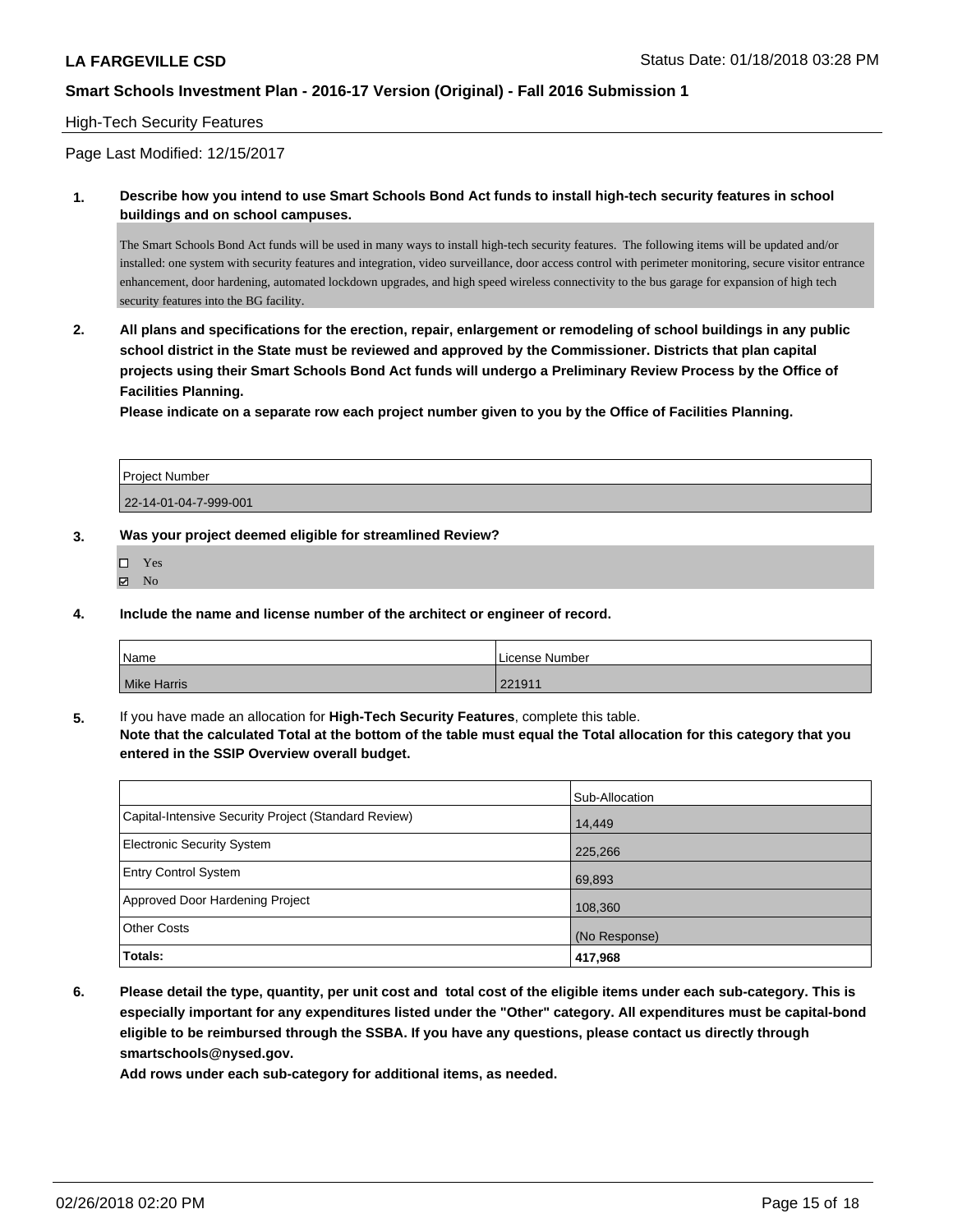# High-Tech Security Features

| Select the allowable expenditure<br>type.<br>Repeat to add another item under<br>each type. | Item to be purchased                                                           | Quantity       | Cost per Item | <b>Total Cost</b> |
|---------------------------------------------------------------------------------------------|--------------------------------------------------------------------------------|----------------|---------------|-------------------|
| <b>Electronic Security System</b>                                                           | Servers/Gateways                                                               | $\overline{2}$ | 25,200        | 50,400            |
| <b>Electronic Security System</b>                                                           | <b>Basic Telephones</b>                                                        | 10             | 252           | 2,520             |
| <b>Electronic Security System</b>                                                           | <b>Office Telephones</b>                                                       | 12             | 378           | 4,536             |
| <b>Electronic Security System</b>                                                           | Old Cable Removal                                                              | 1              | 8,000         | 8,000             |
| <b>Electronic Security System</b>                                                           | <b>Cabling Modifications</b>                                                   | $\mathbf{1}$   | 8,000         | 8,000             |
| <b>Electronic Security System</b>                                                           | Integration/Installation Services for<br>telephone system                      | $\mathbf{1}$   | 11,468        | 11,468            |
| <b>Electronic Security System</b>                                                           | Servers                                                                        | $\overline{c}$ | 18,900        | 37,800            |
| <b>Electronic Security System</b>                                                           | <b>Interior Cameras</b>                                                        | 27             | 1,134         | 30,618            |
| <b>Electronic Security System</b>                                                           | <b>Exterior Cameras</b>                                                        | 3              | 1,890         | 5,670             |
| <b>Electronic Security System</b>                                                           | Cabling                                                                        | 15             | 567           | 8,505             |
| <b>Electronic Security System</b>                                                           | Hi-Mounts                                                                      | 3              | 252           | 756               |
| <b>Electronic Security System</b>                                                           | Patch cables                                                                   | $\mathbf{1}$   | 315           | 315               |
| <b>Electronic Security System</b>                                                           | Integration Cost for video surveillance                                        | $\mathbf{1}$   | 6,300         | 6,300             |
| <b>Entry Control System</b>                                                                 | <b>New Doors with New Card</b><br><b>Readers/RIM Strike</b>                    | 6              | 4,284         | 25,704            |
| <b>Entry Control System</b>                                                                 | Exterior entrances - New door contacts<br>and REX device on exterior entrances | 25             | 756           | 18,900            |
| <b>Entry Control System</b>                                                                 | Individual doors - New door contacts<br>for individual doors                   | 45             | 63            | 2,835             |
| <b>Entry Control System</b>                                                                 | <b>Security Control Panels</b>                                                 | 4              | 1,008         | 4,032             |
| <b>Entry Control System</b>                                                                 | Integration Services for door access<br>control                                | $\mathbf{1}$   | 4,347         | 4,347             |
| <b>Entry Control System</b>                                                                 | Panic Buttons and wiring                                                       | $\overline{2}$ | 378           | 756               |
| <b>Electronic Security System</b>                                                           | Sound System Rauland TCU EM<br><b>Modules</b>                                  | $\mathbf{1}$   | 12,600        | 12,600            |
| <b>Electronic Security System</b>                                                           | Remote Control Module at Bus Garage                                            | $\mathbf{1}$   | 2,520         | 2,520             |
| <b>Electronic Security System</b>                                                           | Blue Lights & Wiring (interior)                                                | 35             | 441           | 15,435            |
| <b>Electronic Security System</b>                                                           | Blue Lights & Wiring (Exterior)                                                | 8              | 756           | 6,048             |
| <b>Electronic Security System</b>                                                           | <b>BL Control Panels</b>                                                       | $\overline{c}$ | 4,410         | 8,820             |
| <b>Entry Control System</b>                                                                 | Door Access Control Interface (LD CR,<br><b>Control Panel Modules)</b>         | $\overline{2}$ | 3,150         | 6,300             |
| <b>Entry Control System</b>                                                                 | Integration Services for automated<br>lockdown system                          | $\mathbf{1}$   | 5,003         | 5,003             |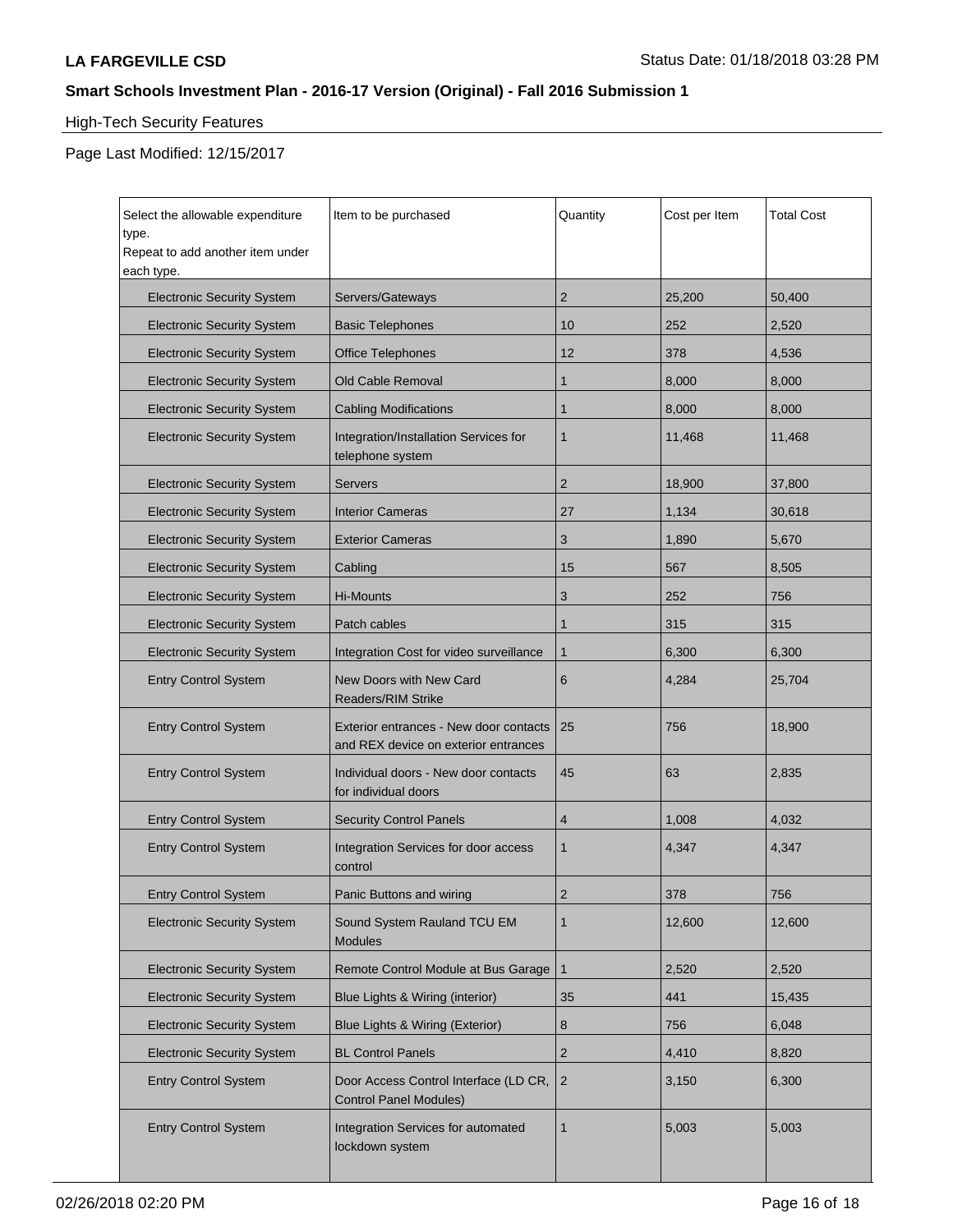# High-Tech Security Features

| Select the allowable expenditure<br>type.<br>Repeat to add another item under<br>each type. | Item to be purchased                                                                                                                                                                                                                                                                                                                                                                                            | Quantity       | Cost per Item | <b>Total Cost</b> |
|---------------------------------------------------------------------------------------------|-----------------------------------------------------------------------------------------------------------------------------------------------------------------------------------------------------------------------------------------------------------------------------------------------------------------------------------------------------------------------------------------------------------------|----------------|---------------|-------------------|
| <b>Approved Door Hardening</b><br>Project                                                   | Add Safety Film to Doors                                                                                                                                                                                                                                                                                                                                                                                        | 3              | 2,520         | 7,560             |
| <b>Approved Door Hardening</b><br>Project                                                   | Replace Entry doors and frames                                                                                                                                                                                                                                                                                                                                                                                  | 6              | 16,380        | 98,280            |
| <b>Approved Door Hardening</b><br>Project                                                   | Add Safety Film to Windows                                                                                                                                                                                                                                                                                                                                                                                      | $\overline{4}$ | 630           | 2,520             |
| <b>Capital-Intensive Security</b><br>Project                                                | Modify Greeter's Station - Remove<br>existing doors, portions of walls, and<br>temporary removal of existing sign-in<br>counter. Reinstall existing cabinetry,<br>repace/modify floor finishes impacted<br>by reconfiguration                                                                                                                                                                                   | $\mathbf{1}$   | 8,905         | 8,905             |
| <b>Capital-Intensive Security</b><br>Project                                                | <b>Install Greeter's Window</b>                                                                                                                                                                                                                                                                                                                                                                                 | 1              | 1,890         | 1,890             |
| <b>Capital-Intensive Security</b><br>Project                                                | Mechanical System Modification -<br>modification of existing heating system<br>as required to accommodate greeter's<br>station modification, this will include<br>heating system piping and possible<br>duct work modifications.                                                                                                                                                                                | $\mathbf{1}$   | 1,500         | 1,500             |
| <b>Entry Control System</b>                                                                 | Visitor Badging                                                                                                                                                                                                                                                                                                                                                                                                 | 1              | 2,016         | 2,016             |
| <b>Electronic Security System</b>                                                           | Wireless Bridge - ZoneFlex P300<br>Smart 802.11ac 5GHz Outdoor Point-<br>to-Point, Point-to-Multipoint Wireless<br>Bridge The wireless bridge comes as a<br>Pre-previsioned Pair of Rukus<br>ZoneFlex P300 AP's.                                                                                                                                                                                                | $\mathbf{1}$   | 2,395         | 2,395             |
| <b>Electronic Security System</b>                                                           | Wireless Bridge Installation                                                                                                                                                                                                                                                                                                                                                                                    | 1              | 2,560         | 2,560             |
| <b>Capital-Intensive Security</b><br>Project                                                | Plumbing system modifications -<br>Relocation of Roof drain piping as<br>required to accommodate greeter's<br>station modification.                                                                                                                                                                                                                                                                             | 1              | 500           | 500               |
| <b>Capital-Intensive Security</b><br>Project                                                | Electrical system modifications -<br>Provide power to electrified hardware<br>at interior and exterior vestibule doors,<br>relocation existing receptacles and add<br>receptacles as required to<br>accommodate modified greeter's<br>station, provide wiring, connections as<br>devices to security devices; relocate<br>fire alarm circuitry as required to<br>accommodate greeter's station<br>modifications | $\mathbf{1}$   | 1,654         | 1,654             |